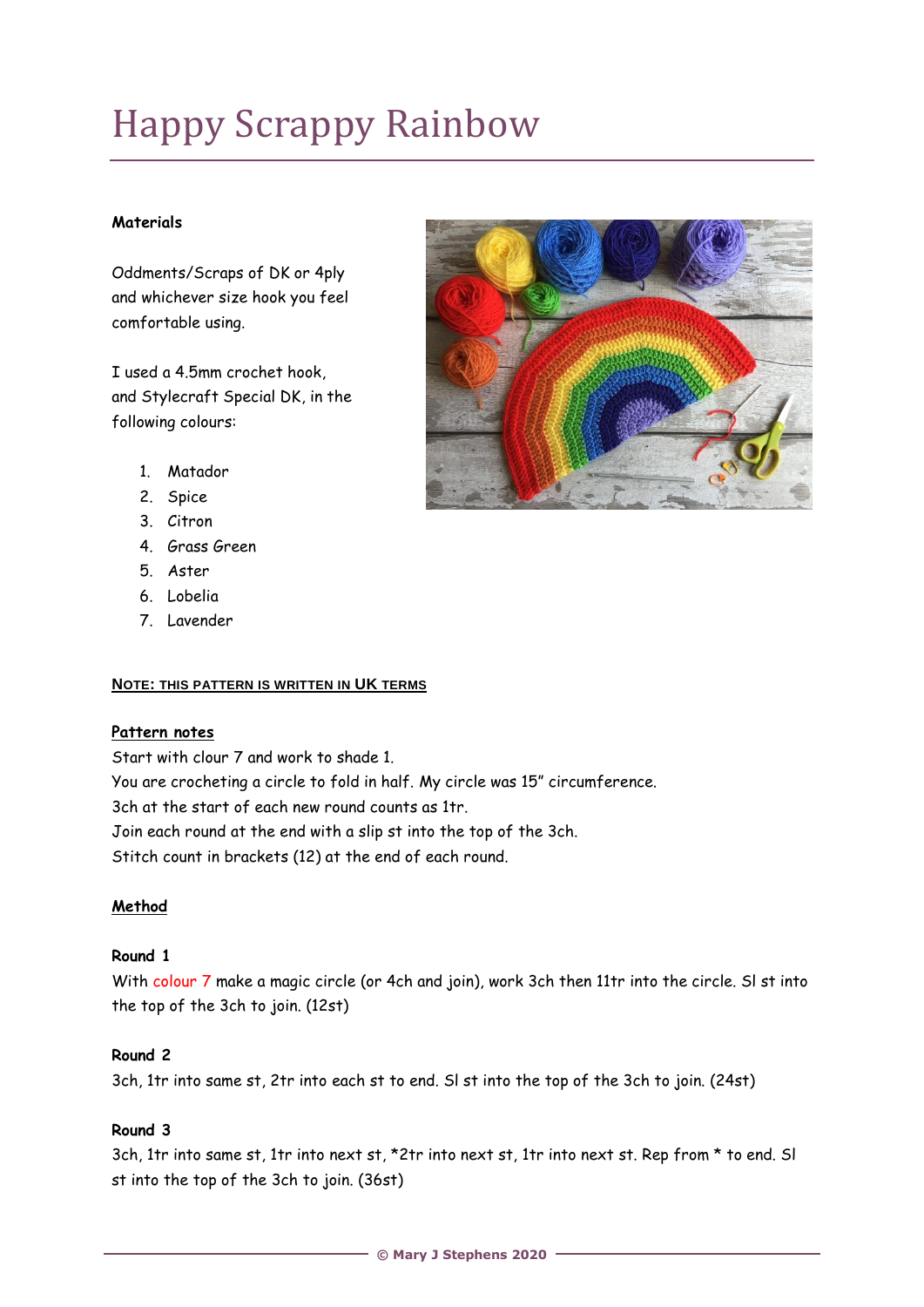## **Round 4**

## Change to colour 6

3ch, 1tr into same st, 1tr into next 2st, \*2tr into next st, 1tr into next 2st. Rep from \* to end. Sl st into the top of the 3ch to join. (48st)

# **Round 5**

3ch, 1tr into same st, 1tr into next 3st, \*2tr into next st, 1tr into next 3st. Rep from \* to end. Sl st into the top of the 3ch to join. (60st)

## **Round 6**

## Change to colour 5

3ch, 1tr into same st, 1tr into next 4st, \*2tr into next st, 1tr into next 4st. Rep from \* to end. Sl st into the top of the 3ch to join. (72st)

## **Round 7**

3ch, 1tr into same st, 1tr into next 5st, \*2tr into next st, 1tr into next 5st. Rep from \* to end. Sl st into the top of the 3ch to join. (84st)

## **Round 8**

## Change to colour 4

3ch, 1tr into same st, 1tr into next 6st, \*2tr into next st, 1tr into next 6st. Rep from \* to end. Sl st into the top of the 3ch to join. (96st)

#### **Round 9**

3ch, 1tr into same st, 1tr into next 7st, \*2tr into next st, 1tr into next 7st. Rep from \* to end. Sl st into the top of the 3ch to join. (108st)

## **Round 10**

#### Change to colour 3

3ch, 1tr into same st, 1tr into next 8st, \*2tr into next st, 1tr into next 8st. Rep from \* to end. Sl st into the top of the 3ch to join. (120st)

#### **Round 11**

3ch, 1tr into same st, 1tr into next 9st, \*2tr into next st, 1tr into next 9st. Rep from \* to end. Sl st into the top of the 3ch to join. (132st)

#### **Round 12**

#### Change to colour 2

3ch, 1tr into same st, 1tr into next 10st, \*2tr into next st, 1tr into next 10st. Rep from \* to end. Sl st into the top of the 3ch to join. (144st)

# **Round 13**

3ch, 1tr into same st, 1tr into next 11st, \*2tr into next st, 1tr into next 11st. Rep from \* to end. Sl st into the top of the 3ch to join. (156st)